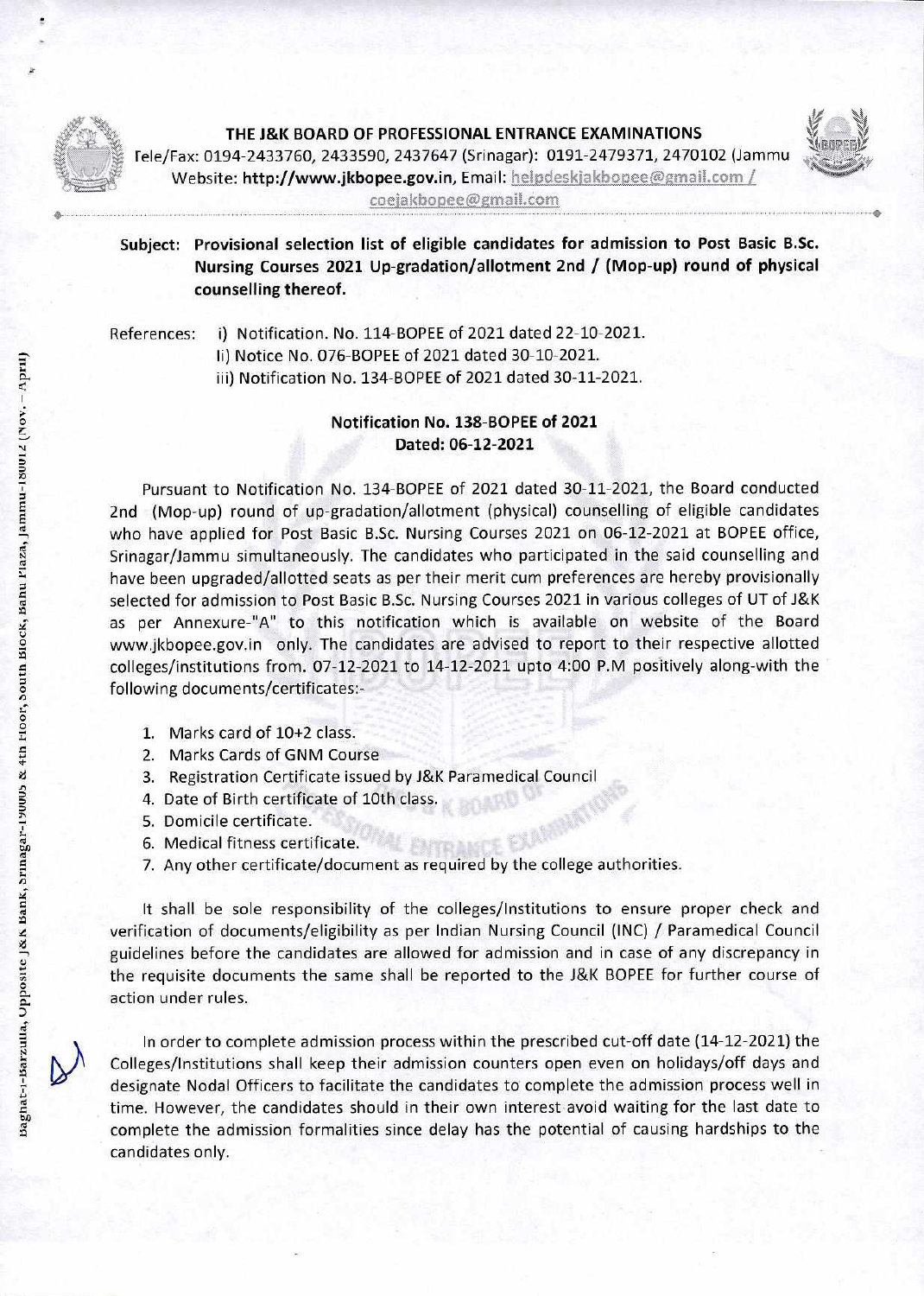## **Important Notes**

- 1. The admission of the candidates is purely provisional and shall be cancelled in case any information furnished by any candidate proves to be false/ fabricated, and action as warranted under law shall be initiated against such candidate(s).
- **2. The concerned college/institutions shall ensure that, any person with disability, if selected in open merit or some other reserved category, constitute a Special Medical Board to assess such candidates and make recommendations based on which colleges shall take further necessary action. In case any such candidate does not fulfill the bench marks of eligibility, he/she shall not be admitted to the course/college and the matter shall be reported to the J&K BOPEE.**
- 3. For fee/documents required for admission in the College/Institute, the provisionally selected candidates are advised to contact concerned College/Institute before the last date of admission as fixed by the Board (14-12-2021).
- **4. Pursuant to the circular No. JKPMC-21/131/7386-7456 dated 13-09-2021 issued by the President, J&K Para Medical Council, Jammu, the Heads of the Institutions are advised to release the documents/fee in favour of the upgraded candidates who are shifting from one Institution/College to other in the aforementioned Courses without any loss of time.**
- **5. The heads of Institutions are requested to download copy of Notification from website of the Board for reference and record (www.jkbopee.gov.in)**

The Heads of the Colleges / Institutions are requested to furnish the shortfall, if any, to the Board through e-mail at helpdeskiakbopee@gmail.com/ iakbopee@gmail.com/ coeiakbopee@gmail.com on 15-12-2021 upto 03:00pm.

The other terms and conditions shall remain the same as notified in notifications/notices issued by the Board from time to time in this regard..

E&OE

 $2$  ) funct

(Dr. Sunil Gupta) Controller of Examinations BOPEE

No: BOPEE/Exam-16/2021 Dated: 06 -12-2021.

## Copy to the:-

- 1. Financial Commissioner (Additional Chief Secretary) to Government, Health & Medical Education Department, Srinagar/Jammu.
- 2. Principal Secretary to the Hon'ble Lt. Governor, UT of J&K, Jammu/Srinagar.
- 3. Principal Secretary to the Hon'ble Lt. Governor, UT of Ladakh.
- 4. Commissioner/Secretary to Government General Administration Department, J&K, Jammu/Srinagar.
- 5. Secretary to Government, ARI and Trainings Department, J&K, Jammu/Srinagar.
- 6. Director Information for publication of the notice in two leading English Newspapers from Jammu & Srinagar, having largest circulation.
- 7. Director Doordarshan Kendra Srinagar/Jammu/Leh/Kargil for favour of wide publicity through daily news bulletins.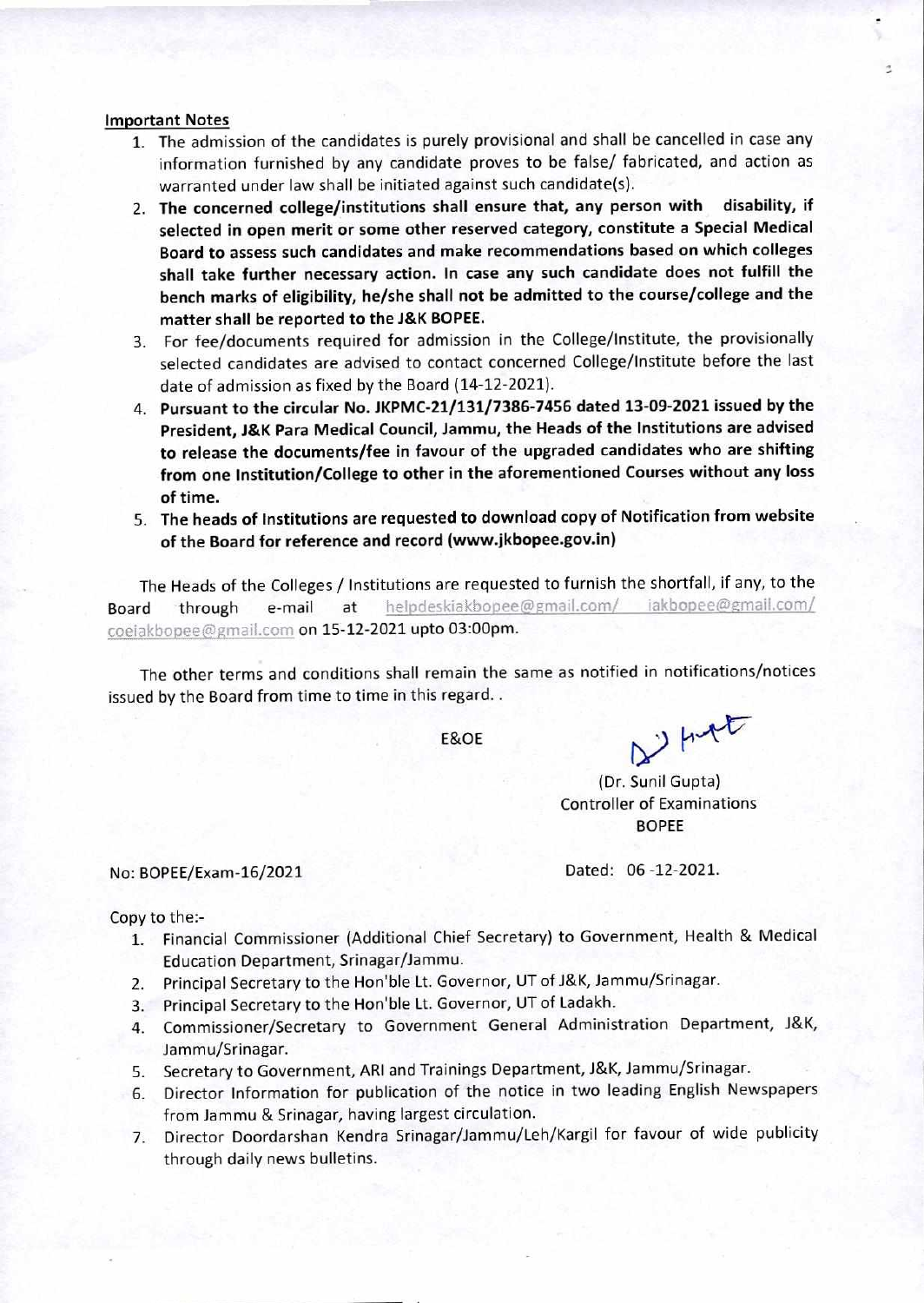- 8. Director Radio Kashmir/Jammu/Leh/Kargil for favour of wide publicity in different programs.
- 9. Secretary J&K BOPEE for information
- 10. President, J&K Paramedical Council, GMC Srinagar for information
- 11. Vice President, J&K Paramedical Council, GMC Jammu for information.
- 12. Controller of Examination, J&K Paramedical Council, GMC, Jammu/Srinagar for information.
- 13. Registrar, J&K Paramedical Council, GMC Jammu with the direction to circulate among all Govt./ Pvt. Colleges / Institutions of UT of J&K / Ladakh. He is requested to kindly email the Notification to all the Colleges/ Institutions urgently.
- 14. FA/CAO, J&K BOPEE for information.
- 15. Deputy Secretary (legal), J&K BOPEE.
- 16. Standing Legal Counsel, J&K BOPEE, Jammu/Srinagar
- 17. Pvt. Secretary to the Chairman, J&K, BOPEE for information of the Chairman.
- 18. In-charge I.T. Section BOPEE, for information & necessary action.
- 19. P.A. to Members, J&K BOPEE, for information to members.
- 20. Office file.